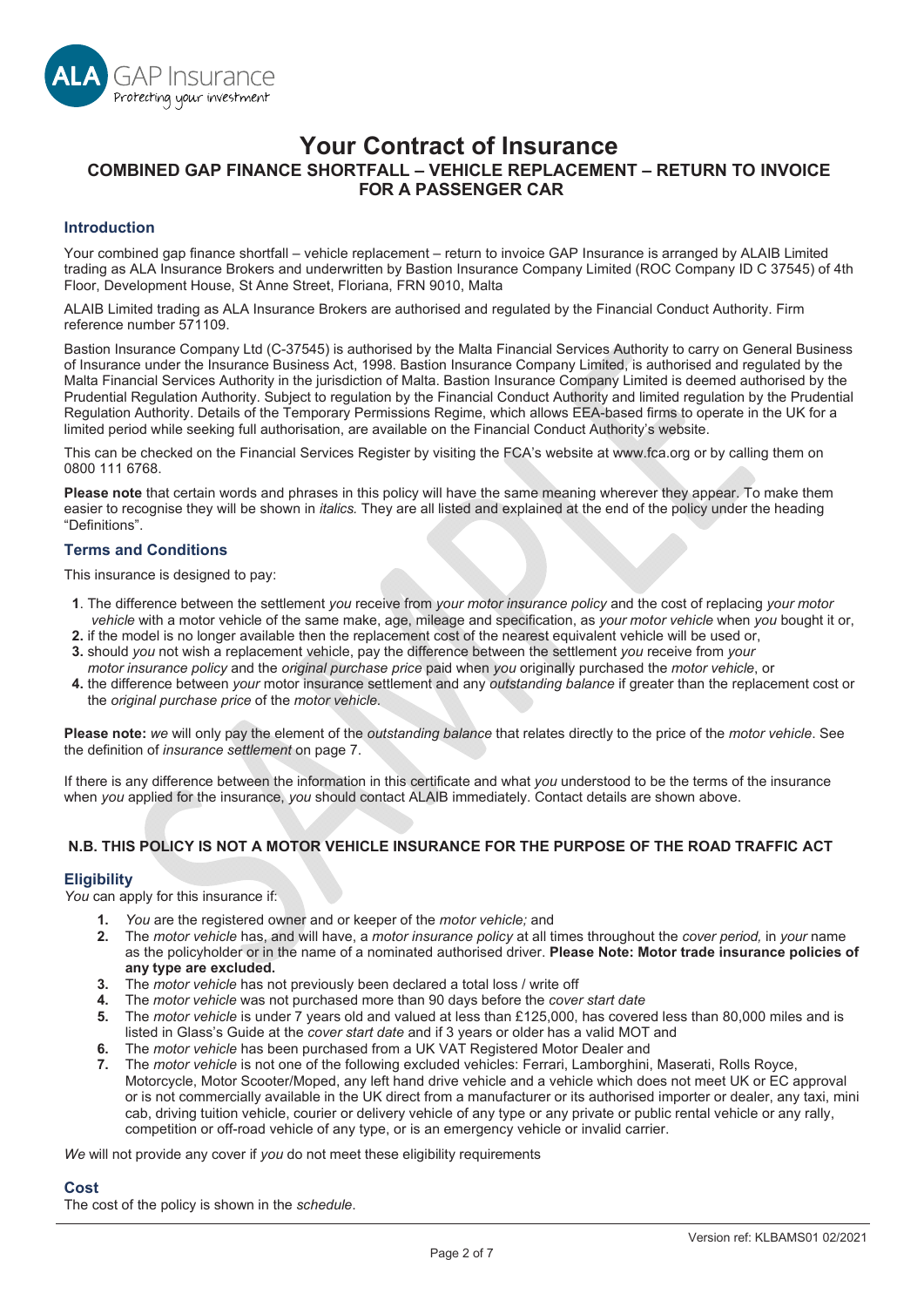## **What** *We* **will Pay**

**1.** On receipt of satisfactory evidence that *your* insurer has settled a *total loss* claim for the *motor vehicle* under *your motor insurance policy* during the *cover period*, *we* will:

## **a) VRI** - **Vehicle Replacement:**

Credit the supplying VAT registered motor dealer, as pre-authorised by *us*, with the difference between the settlement *you* receive from *your motor insurance policy* and the replacement cost of the *motor vehicle*, with either: a new motor vehicle of the same model and specification as the original *motor vehicle*, or a motor vehicle of similar age to that of the *motor vehicle* when it was purchased by *you* if the *motor vehicle* was not new when purchased or, if a replacement motor vehicle matching the make, model and exact specification of the *motor vehicle* at *cover start date* is not in production or available at the time of *total loss, we* will pay the difference between the settlement *you* receive from *your motor insurance policy* and the value of a similar or equivalent superseding model to a maximum of that vehicle's value as described in Glass's Guide Retail or,

#### **b) RTI - Return To Invoice**

Should *you* not wish a replacement vehicle, *we* will pay *you* the difference, between the settlement *you* receive from *your motor insurance policy* and the *original purchase price* paid when *you* purchased the *motor vehicle* including any discount given, less dealer fitted accessories or services, unless specified on the relevant manufacturer's price list, road fund license, extended warranty charges and insurance premiums or,

## **c) GAP Finance Shortfall**

Pay any greater *outstanding balance* owed on *your* finance or lease Agreement following a *total loss*.

#### **The Most** *We* **Will Pay**

The most *we* will pay for a *total loss* is the maximum benefit shown in the above S*chedule*.

#### **What** *We* **Will Not Cover**

This insurance does not cover, and *we* will not make any payment for, any of the following:

- **1.** Any liability for death or bodily injury or damage to any person, damage to property or any other losses or expenses arising from the event that results in the *total loss* of the *motor vehicle*.
- **2.** Any contribution that *you* more specifically insure elsewhere.
- **3.** Any additional costs within the *insurance settlement* for anything other than the purchase of the *motor vehicle*. This includes, but is not limited to, administration charges, option to purchase charges, late payment charges and arrears, early settlement charges.
- **4.** Any of *your finance agreement* instalments that are in arrears or any interest on arrears, or any deficit due to nonpayment or erratic payment of any amounts that *you* should have paid under the terms of *your finance agreement* or any outstanding financed amount transferred from any previous finance agreement including "Cash Back" to *your* current *finance agreement*.
- **5.** If the event causing the *total loss* is occasioned by *your* deliberate act or with *your* consent.
- **6.** If the claim or loss is caused by *you* taking part (either directly or indirectly) in a crime.
- **7.** Drink driving offence or *you* being under the influence of drugs.
- **8.** The amount of any policy excess on *your motor insurance policy* exceeding £250.
- **9.** *Your motor insurance policy* insurer replacing *your motor vehicle* or offering *you* a replacement vehicle in settlement which you decline.
- **10.** *Your motor insurance policy* insurer offers to repair *your motor vehicle* but *you* have instead requested the claim to be dealt with on a *total loss* basis.
- **11.** If the claim or loss is directly or indirectly caused by war, invasion, acts of foreign enemies, hostilities (whether war be declared or not), civil war, rebellion, revolution, insurrection, military or usurped power, riot or civil commotion, terrorist activity of any kind.
- **12.** If the claim or loss is directly or indirectly caused by ionising radiation or contamination by radioactivity from any nuclear fuel or from any nuclear waste from the combustion of nuclear fuel.
- **13.** Any VAT element of any claim where *you* are VAT registered.
- **14.** Any deduction by *your* Motor Insurer for any unrepaired pre-accident damage.

#### **Claims Procedure**

This insurance is administered by AMS Insurance Services Limited on behalf of the underwriters. AMS is authorised and regulated by the Financial Conduct Authority No. 310422. If you need to make a claim under *your* policy please telephone AMS Insurance Services Ltd. on 01869 232563 Email: claims@ams-gap.com. Their address is: 52 Heyford Park House, Upper Heyford, Oxfordshire OX25 5HD.

- x *You* should make a claim and provide all necessary proof as soon as possible after the event leading to the *total loss* of the *motor vehicle*, but in any event within 120 days of the date of *total loss*. If *you* do not do this payment of *your* benefit may be delayed or reduced. *We* may provide an extension of that period if *you* make a request in writing giving a reasonable explanation for the delay.
- x Your claim must be accompanied by a copy of any finance agreement, a copy of the statement by *your motor insurance policy* insurer disclosing in full the basis of the calculation used in arriving at the *insurance settlement* amount and evidence of payment of the *insurance settlement*.
- x *You* should also include the settlement statement for *your finance agreement* incorporating a breakdown of any arrears or interest on the arrears and interest rebate if any, *your* fully detailed vehicle purchase invoice, a Pro-forma Invoice detailing the cost of the replacement vehicle plus this insurance certificate. *We* may require other documents to validate *your* claim and it is *your* responsibility to provide these.

*We* may require other documents to validate *your* claim and it is *your* responsibility to provide these. Documents must be certified as correct by an official of *your motor insurance policy* insurer and *your lender*. *We* will give *you* information on how to complete *your* claim form and tell *you* any other details that are required.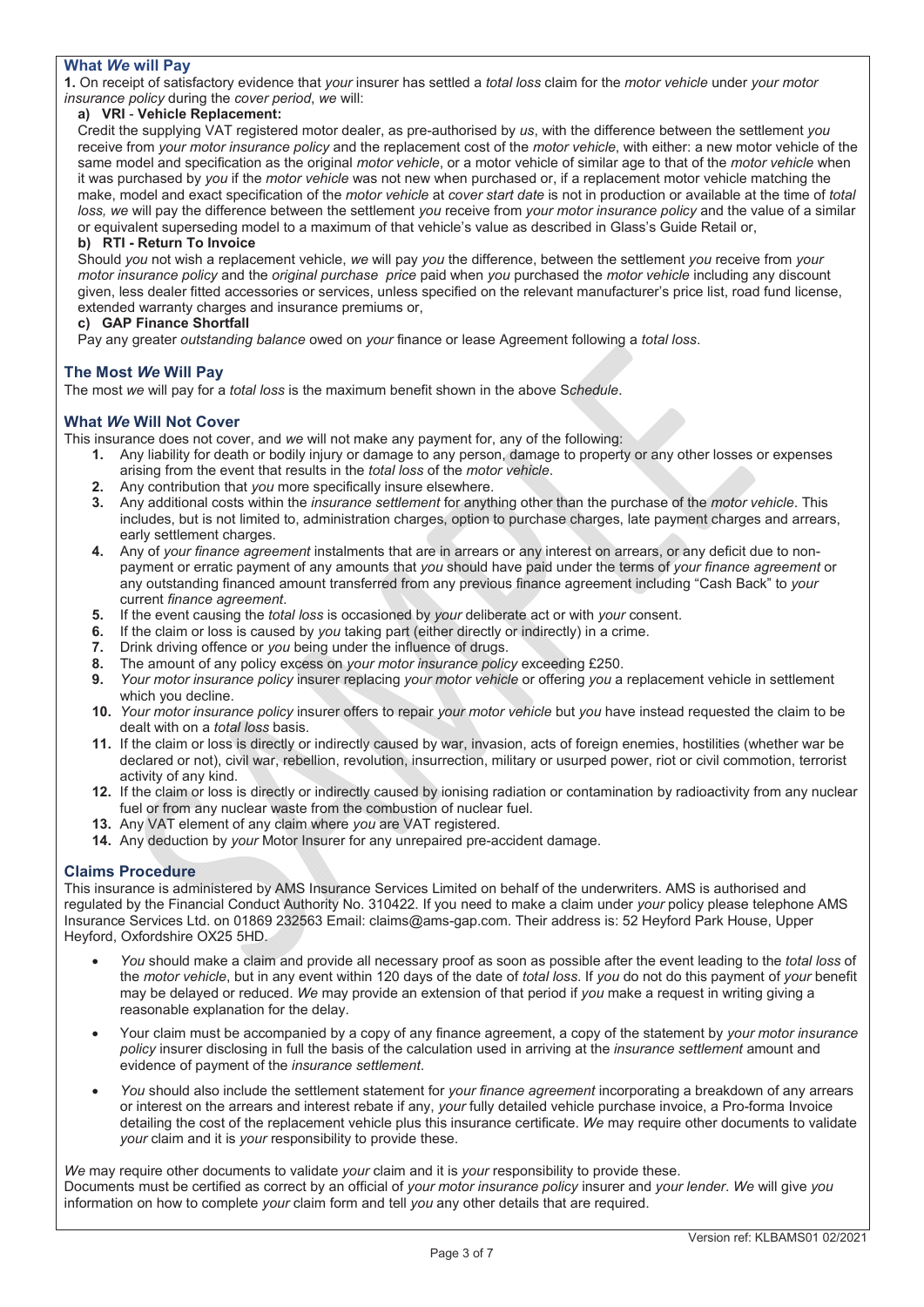### **Other Insurance**

If *you* have another similar insurance with *us* or with any other insurer, in respect of the same *motor vehicle* then *we* reserve the right to reduce any benefit *we* may pay on this policy.

#### **Fraudulent claims or misleading information**

*We* take a robust approach to fraud prevention in order to keep premium rates down so that *you* do not have to pay for other people's dishonesty. If any claim made by *you* or anyone acting on *your* behalf under this insurance is fraudulent, deliberately exaggerated or intended to mislead, *we* may:

- not pay *your* claim; and
- recover (from *you*) any payments we have already made in respect of that claim; and
- terminate *your* insurance from the time of the fraudulent act; and
- inform the police of the fraudulent act.

If *your* insurance is terminated from the time of the fraudulent act, *we* will not pay any claim for any incident which happens after that time and may not return any of the insurance premium(s) already paid.

#### **General conditions**

#### **Improving** *your* **vehicle, renegotiating** *your finance agreement*

If *you* add to, or make any improvements to the *motor vehicle* or renegotiate any term(s) of the *finance agreement, you* must tell ALAIB immediately. Contact details are on page 1. If *you* do not, payment of *your* benefit may be delayed or reduced. When *you* tell ALAIB, an additional premium may be required.

#### **Subrogation**

We may, at our discretion, take any steps at *our* cost in *your* name against any person, including but not limited to, *your motor insurance policy* insurer, to recover any money paid in settlement of *your* claim. *You* must give *us* all the assistance that is necessary.

## **Policy Transfer**

*Your* policy is only transferable under the following conditions:

- If, in the event of a total loss and your motor insurer replaces *your motor vehicle* with one of the same make, model and specification, *we* will provide a new GAP Policy for this *motor vehicle* for the term and cover of *your* original GAP Policy free of charge. There is no administration or transfer fee.
- In the event of *your death* within the term of this policy the remaining benefit of this insurance may be transferred to *your* spouse or partner. There is no administration or transfer fee.
- x If *you* sell or change *your motor Vehicle*, provided that no claim has been made under this Insurance, *you* may transfer this policy to the eligible replacement vehicle, as long as the new vehicle purchase price is not greater than the original vehicle purchase price, subject to *our* agreement. There is no administration or transfer fee.

#### **Policy Cancellation**

#### **Within The 30 Day Cooling Off Period**

*You* may cancel this insurance, without giving reason by advising ALAIB within 30 days of it starting. *You* will receive a full refund of all premium paid from ALAIB provided that no claim has been made and *you* do not intend to make a claim.

#### **After The 30 Day Cooling Off Period**

To cancel your policy after the cooling off period, please contact ALAIB Limited

If *you* wish to cancel this insurance after the cooling off period then, provided no claim has been made, *you* will receive a straight pro-rata refund of premium proportionate to the unexpired days remaining of the term of the insurance less an administration fee of £35.

#### **Certification of Cover**

This certificate and *schedule* are issued to *you* by AMS Insurance Services Limited in its capacity as agent of the Insurer, Bastion Insurance Company Limited through AMS Insurance Services Limited under contract reference KLBAMS01 01/09/2019.In exchange for *you* paying the premium amount referenced in *your schedule*, *you* are insured in accordance with the terms & conditions contained in these documents (and any amendments made to them) for the duration of *your* policy.

Signed by:

Peter McKenna

Authorised Signatory of AMS Insurance Services Limited.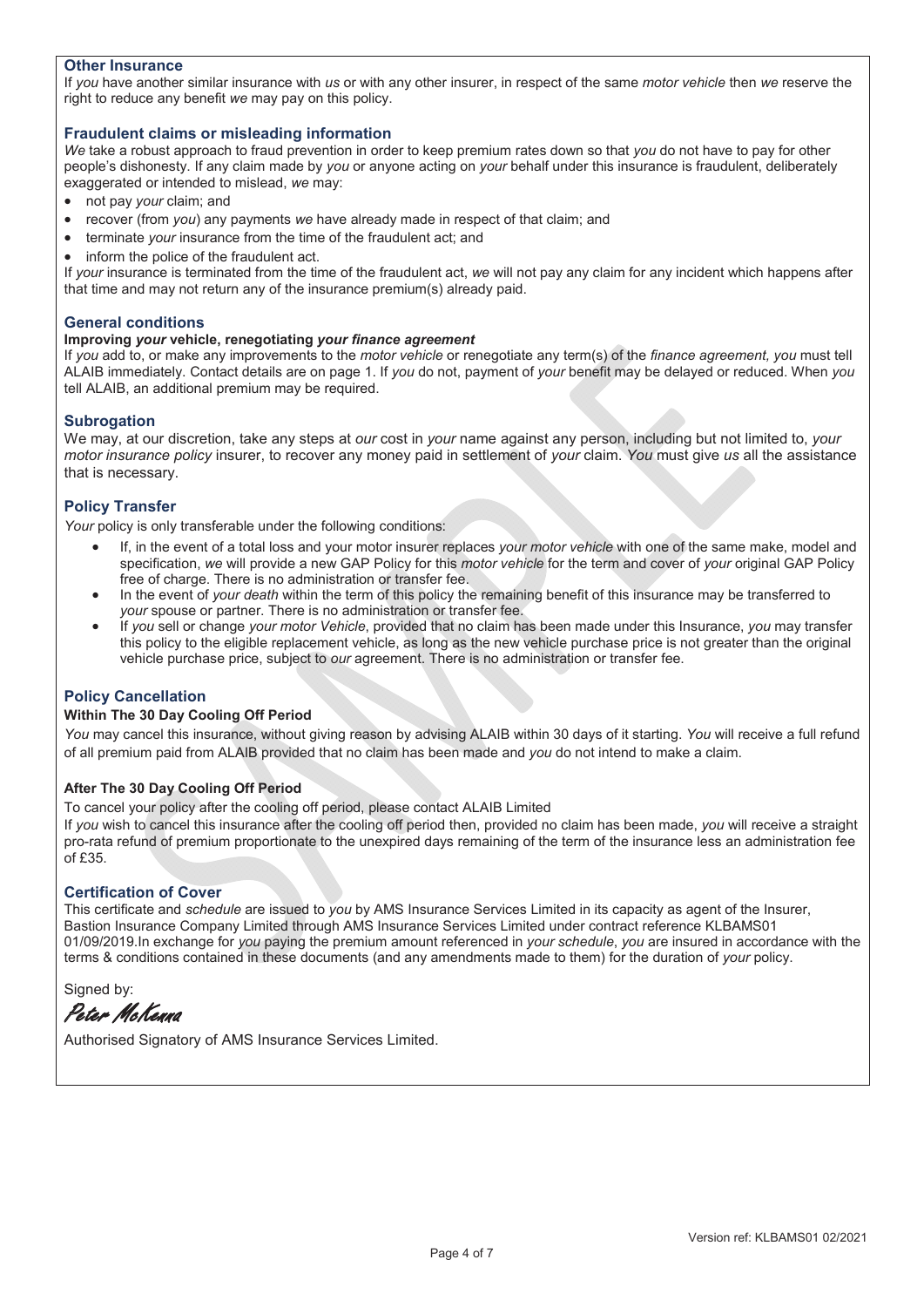### **Customer Complaints**

Our aim is to ensure that all aspects of your insurance are dealt with promptly, efficiently and fairly. At all times we are committed to providing you with the highest standard of service.

If you wish to make a complaint about any of the following:

- sale of this insurance policy,
- information or advice provided during the sales process,
- terms and conditions of the policy,
- general administration of your policy including claims,

Please email or write to us using the below contact details:

AMS Insurance Services Ltd Heyford Park House Heyford Park Upper Heyford Oxfordshire OX25 5HD. Tel: 01869 232563 Email: info@ams-gap.com

Your complaint will be acknowledged no later than the end of the next working day and final written response will be provided within 15 working days. If a final response is not provided within fifteen working days, you will be informed about the cause of the delay and an indication when the investigation is likely to be complete.

Should your complaint be about the Company which has issued the policy, you may write to Mr Anthony Mowatt, Director (Email: anthony.mowatt@bastion-insurance.com) of Bastion Insurance Company Limited, 4th Floor, Development House, St Anne Street, Floriana, FRN 9010, Malta. When writing please include the following information: 1) name, address and postcode, telephone number and email address, 2) policy number and/or claim number, 3) the reason for your complaint, and 4) copies of any material you may wish to provide us.

If you remain dissatisfied, you may have the right to refer your complaint to the Financial Ombudsman Service (FOS).

The contact details for the FOS are: The Financial Ombudsman Service, Exchange Tower, London E14 9SR. Telephone 0800 023 4567 (calls to this number are free from "fixed lines" in the UK) or 0300 123 9123 (calls to this number are charged at the same rate as 01 and 02 numbers on mobile phone tariffs in the UK). Email complaint.info@financial-ombudsman.org.uk.

The FOS is an independent service in the UK for settling disputes between consumers and businesses providing financial services. You can find more information on the FOS at www.financial-ombudsman.org.uk.

The European Union offers an Online Dispute Resolution platform, which may assist some customers with a complaint. You can access this platform at http://ec.europa.eu/odr

In the event that your complaint remains unresolved and in order to seek an independent review, you may also write to the Arbiter for Financial Services: -

Office of the Arbiter for Financial Services First floor, St Calcedonius Square Floriana FRN1530 Malta

#### **Premiums and Claims –** *Your* **Rights**

When handling premium payments from *you* that are due to *us***,** and when handling any premium refund due to *you*, ALAIB Limited and or AMS act as *our* authorised agents. This means that when *you* pay a premium to ALAIB or AMS it is deemed to have been received by *us***,** and that any premium refund paid by ALAIB or AMS is not deemed to have been paid until *you* have received the payment.

Also, when AMS handle a claim *you* make under this policy they act as *our* authorised agents. This means that any valid claim *you* make with AMS which is to be settled by a payment**,** is not deemed to have been settled until *you* have received the payment.

#### **Law & Jurisdiction**

This policy shall be governed by the laws of England and Wales and subject to the non-exclusive jurisdiction of the courts of England.

#### **Financial Services Compensation Scheme**

*We* are covered by the Financial Services Compensation Scheme. *You* may be entitled to compensation from the scheme if *we*  are unable to meet *our* obligation to *you* under this contract. Further information can be obtained from the Financial Services Compensation Scheme, 10th Floor, Beaufort House, 15 St. Botolph Street, London, EC3A 7QU. Tel: 0800 678 1100 (Freephone) or 020 7741 4100. Website: www.fscs.org.uk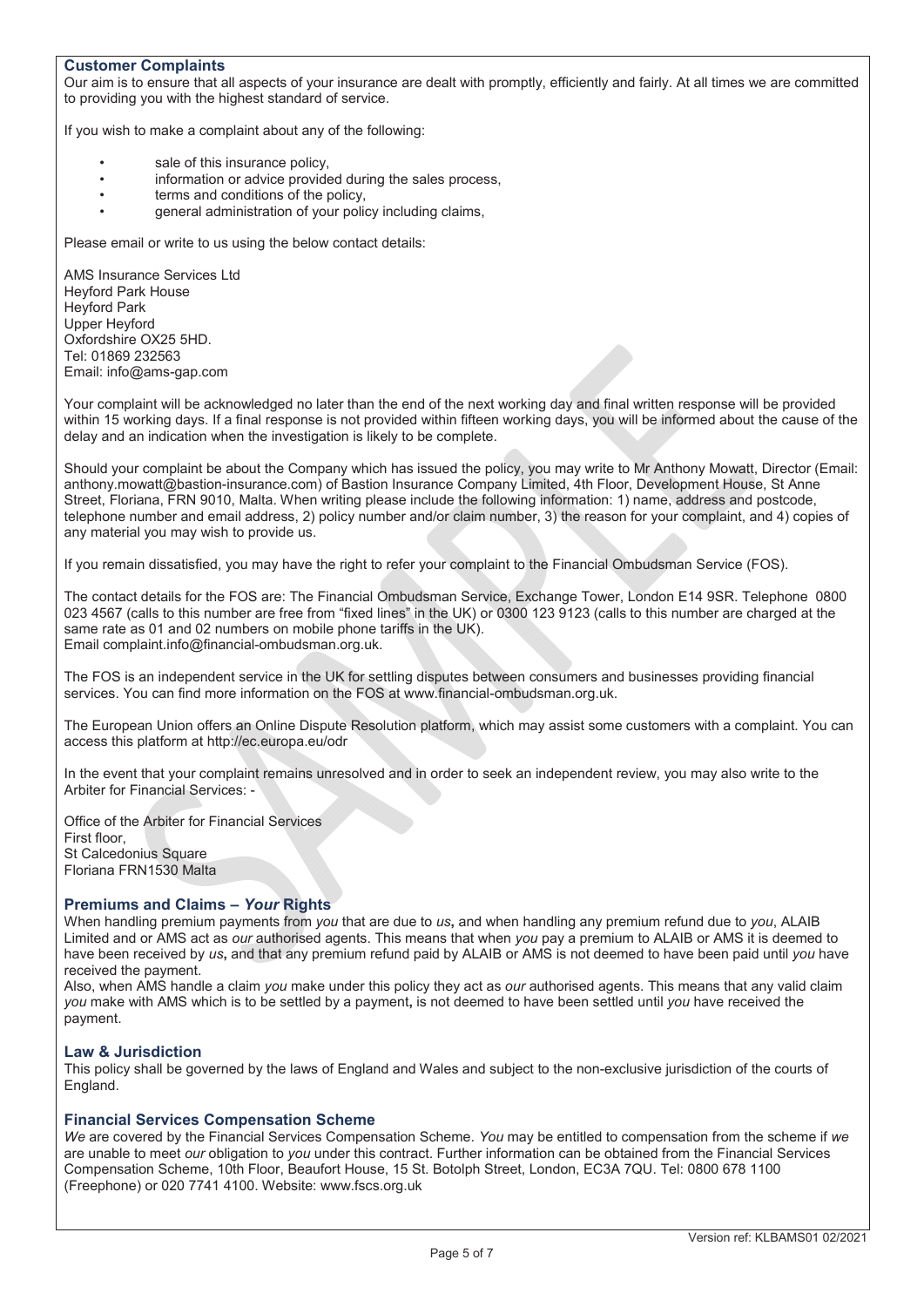#### **Data Protection Notice**

AMS Insurance Services Limited are the data controllers (as defined by the Data Protection Act 2018 and all applicable laws which replace or amend it, including the General Data Protection Regulation) who may collect and process *your* personal information.

For full details of what data AMS collect about *you*, how AMS use it, who AMS share it with, how long AMS keep it and *your* rights relating to your personal data, please refer to the AMS Privacy Notice which will be available on the AMS website https://www.ams-gap.com/privacy-policy.

If *you* do not have access to the Internet, please write to the Group Data Protection Officer (address below) with *your* address, and a copy will be sent to *you* in the post.

In summary:

AMS Insurance Services Limited may, as part of our agreement with *you* under this contract, collect personal information about *you*, including:

- Name, address, contact details, date of birth and cover required
- Financial information such as bank details
- Details of any claim

AMS Insurance Services Limited may collect and process *your* sensitive personal information, such as information about any criminal convictions or offences, for the purpose of insurance and claims administration.

All phone calls may be monitored and recorded and the recordings used for fraud prevention and detection, training and quality control purposes.

*Your* personal information may be shared with third parties which supply services to us or which process information on *our* behalf (for example, premium collection and claims validation, or for communication purposes related to *your* cover). *We* will ensure that they keep *your* information secure and do not use it for purposes other than those that we have specified in our Privacy Notice.

Some third parties that process *your* data on our behalf may do so outside of the European Economic Area ("EEA"). This transfer and processing is protected by EU Model Contracts which aim to provide the equivalent level of data protection to that found in the EU.

AMS Insurance Services Limited will keep *your* personal information only for as long as we believe is necessary to fulfil the purposes for which the personal information was collected (including for the purpose of meeting any legal obligations). AMS will share *your* information if we are required to by law. We may share *your* information with enforcement authorities if they ask us to, or with a third party in the context of actual or threatened legal proceedings, provided we can do so without breaching data protection laws.

If *you* have any concerns about how *your* personal data is being collected and processed, or wish to exercise any of *your* rights detailed in our Privacy Notice, please contact

Data Protection Officer AMS Insurance Services Limited Heyford Park House Upper Heyford Oxfordshire OX25 5HD Telephone: 01869232563

#### **Disclosure of Important Information**

In accepting *your* application for this insurance, *we* have relied on the information *you* have given *us*. *You* must take reasonable care to provide complete and accurate answers to the questions asked when *you* take out or make changes to *your* policy. If the information provided by *you* is not complete and accurate the extent of cover may be affected and *we*:

- may cancel *your* policy and refuse to pay any claim;
- may not pay any claim in full.

If *you* become aware that any information *you* have given is incomplete or inaccurate, please contact AMS Insurance Services Limited (AMS) at Heyford Park House, Heyford Park, Upper Heyford, Oxfordshire, OX25 5HD as soon as possible. *We* will write to *you* if *we*:

- x intend to cancel *your* policy; or
- x need to amend the terms of *your* policy; or require *you* to pay more for *your* insurance.

#### **Sanctions**

*We* shall not provide any benefit under this contract of insurance to the extent of providing cover, payment of any claim or the provision of any benefit where doing so would breach any sanction, prohibition or restriction imposed by law or regulation.

#### **Rights of Third Parties**

A person who is not a party to this policy has no right under the Contracts (Rights of Third Parties) Act 1999 to enforce any term of this policy but this does not affect any right or remedy of a third party which exists or is available apart from that Act. For *your* information, the Contracts (Rights of Third Parties) Act 1999 allows a person who is not a party to a contract to be able to enforce that contract if the contract expressly allows him/her to or if the contract confers a benefit upon him/her. However, the Act will not be applied if the parties make it clear in the contract that the third party does not have the right to enforce it. For further guidance please see www.legislation.gov.uk or contact the Citizens Advice Bureau.